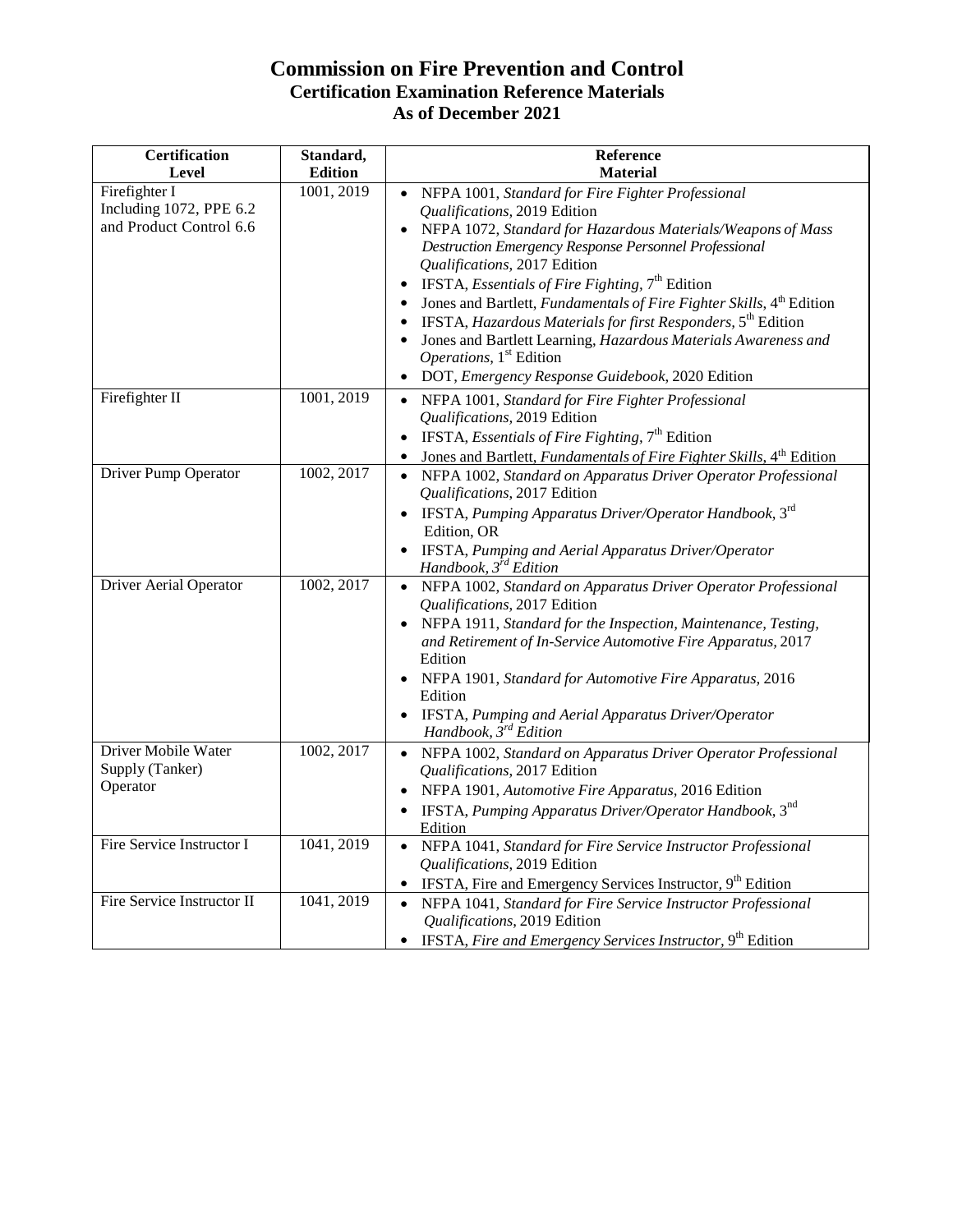| Fire Service Instructor III                            | 1041, 2019 | NFPA 1041, Standard for Fire Service Instructor Professional<br>Qualifications, 2019 Edition                           |
|--------------------------------------------------------|------------|------------------------------------------------------------------------------------------------------------------------|
|                                                        |            | IFSTA, Fire and Emergency Services Instructor, 9 <sup>th</sup> Edition                                                 |
| Fire and Life Safety<br>Educator I                     | 1035, 2015 | NFPA 1035, Professional Qualifications for Fire and Life Safety<br>Educator, 2015 Edition                              |
|                                                        |            | IFSTA, Fire and Life Safety Educator, 3 <sup>rd</sup> Edition                                                          |
| Youth Firesetter                                       | 1035, 2015 | NFPA 1035, Professional Qualifications for Fire and Life Safety                                                        |
| <b>Intervention Specialist</b>                         |            | Educator, 2015 Edition<br><b>IFSTA, Fire and Life Safety Educator, 3<sup>rd</sup> Edition</b>                          |
| Fire Inspector I                                       | 1031, 2014 | NFPA 1031, Standards for Professional Qualifications for Fire                                                          |
|                                                        |            | Inspector and Plan Examiner, 2014 Edition<br>IFSTA, Fire Inspection and Code Enforcement, 8 <sup>th</sup> Edition      |
| Fire Investigator                                      | 1033, 2014 | NFPA 1033, Standard for Professional Qualifications for Fire                                                           |
|                                                        |            | Investigator, 2014 Edition                                                                                             |
|                                                        |            | NFPA 921, Guide for Fire and Explosion Investigations, 2017<br>Edition                                                 |
|                                                        |            | IFSTA, Fire Investigator, $2^{nd}$ Edition                                                                             |
|                                                        |            | Jones and Bartlett, Fire Investigator Principles and Practices, 3rd                                                    |
|                                                        |            | Edition<br>Jones and Bartlett, Brannigan's Building Construction for the                                               |
|                                                        |            | Fire Service, 5 <sup>th</sup> Edition                                                                                  |
| Fire Officer I                                         | 1021, 2020 | NFPA 1021, Standard for Fire Officer Professional<br>Qualifications, 2020 Edition                                      |
|                                                        |            | Jones and Bartlett, Fire Officer: Principles and Practices, 4th                                                        |
|                                                        |            | Edition                                                                                                                |
| Fire Officer II                                        | 1021, 2020 | IFSTA, Fire and Emergency Services Company Officer, 6 <sup>th</sup> Edition                                            |
|                                                        |            | • NFPA 1021, Standard for Fire Officer Professional<br>Qualifications, 2020 Edition                                    |
|                                                        |            | Jones and Bartlett, Fire Officer: Principles and Practices, 4th                                                        |
|                                                        |            | Edition                                                                                                                |
| Fire Officer III                                       |            | IFSTA, Fire and Emergency Services Company Officer, 6 <sup>th</sup> Edition                                            |
|                                                        | 1021, 2020 | NFPA 1021, Standard for Fire Officer Professional<br>Qualifications, 2014 Edition                                      |
|                                                        |            | IFSTA, Chief Officer. 4 <sup>th</sup> Edition                                                                          |
|                                                        |            | Jones and Bartlett, National Incident Management System:                                                               |
| Fire Officer IV                                        | 1021, 2020 | Principles and Practices, 2 <sup>nd</sup> Edition                                                                      |
|                                                        |            | NFPA 1021, Standard for Fire Officer Professional<br>Qualifications, 2014 Edition                                      |
|                                                        |            | IFSTA, Chief Officer. 4 <sup>th</sup> Edition                                                                          |
|                                                        |            | Jones and Bartlett, National Incident Management System:                                                               |
| Health and Safety                                      | 1521, 2015 | Principles and Practices, 2 <sup>nd</sup> Edition                                                                      |
| Officer                                                |            | NFPA 1521, Professional Qualifications for Fire Department<br>Safety Officer, 2015 Edition                             |
|                                                        |            | NFPA 1500, Standard on Fire Department Occupational Safety and                                                         |
|                                                        |            | Health, 2018 Edition                                                                                                   |
|                                                        |            | NFPA 1403, Live Fire Training Evolutions in Structures, 2018 Ed<br>NFPA 1404, Fire Department Self-Contained Breathing |
|                                                        |            | Apparatus Program, 2018 Edition                                                                                        |
|                                                        |            | <b>IFSTA, Fire and Emergency Services Safety Officer, 2<sup>nd</sup> Edition</b>                                       |
| <b>Incident Safety Officer</b><br>$-$ Fire Suppression | 1521, 2015 | NFPA 1521, Professional Qualifications for Fire Department                                                             |
|                                                        |            | Safety Officer, 2015 Edition<br>NFPA 1500, Standard on Fire Department Occupational Safety and                         |
|                                                        |            | Health, 20018 Edition                                                                                                  |
|                                                        |            | NFPA 1403, Live Fire Training Evolutions in Structures, 2018 Ed                                                        |
|                                                        |            | NFPA 1404, Fire Department Self-Contained Breathing Apparatus<br>Program, 2018 Edition                                 |
|                                                        |            | Jones and Bartlett, Fire Department Incident Safety Officer, 3rd                                                       |
|                                                        |            | Edition                                                                                                                |